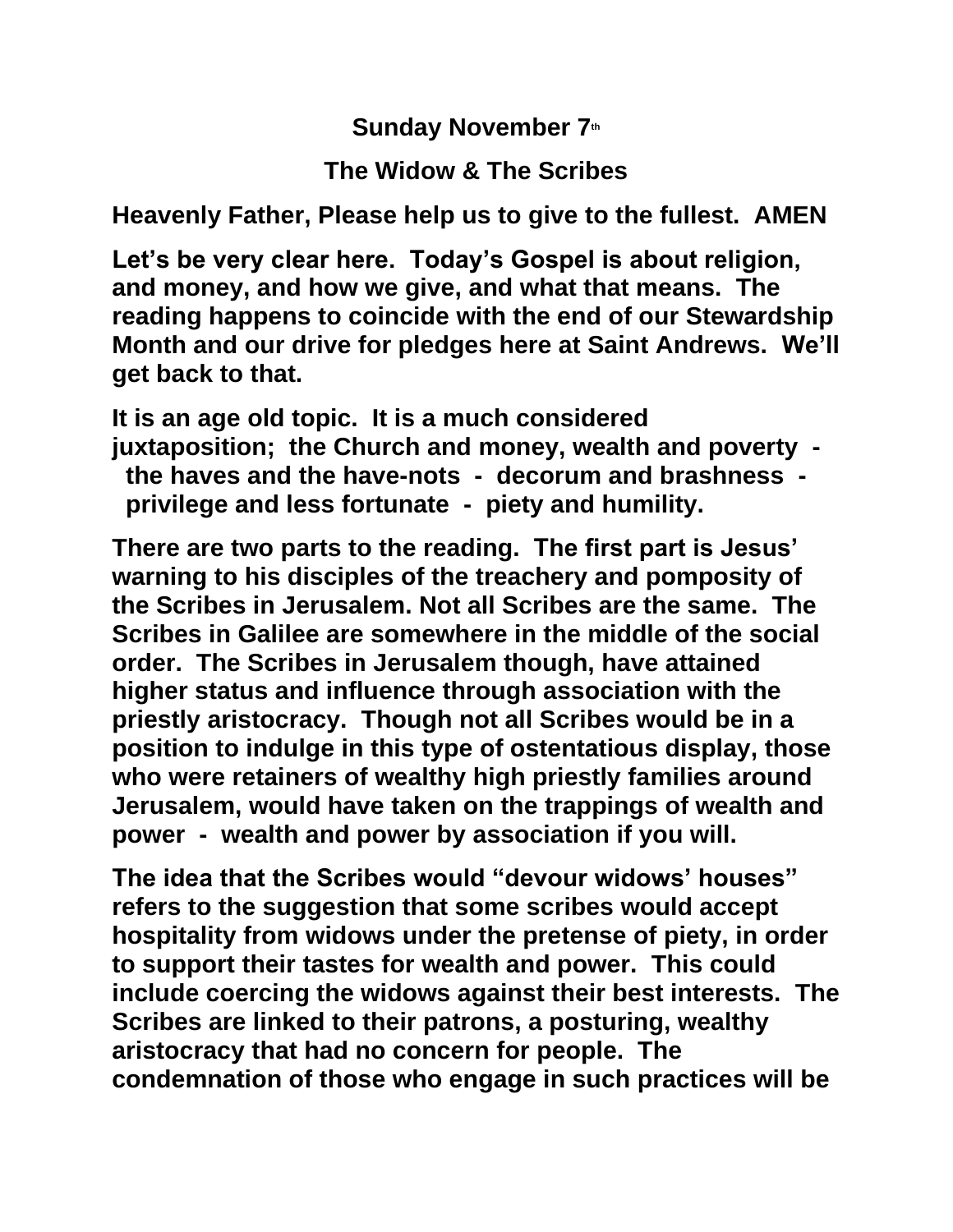**even worse than that for others, since they use the name of God to mask what they are doing.**

**When he sent them out to preach, Jesus prohibited his own disciples from accumulating wealth, or moving from the first household to take them in. Jesus constantly warned his own disciples against seeking honor and favor, rather than serving others.**

**In the next part of the Lesson, Jesus moves to the Treasury (this might not have been a reference to the actual Treasury Building on the Temple grounds, but more likely it referred to the receptacles for collecting the Temple taxes and freewill offerings. Here Mark is underscoring the gap between a wealthy person's offering and the Widow's gift of her livelihood.**

**Jesus points out that the large amounts given by the wealthy were probably visible to all, and purposefully so. Jesus then points out the very humble devotion of the Widow. The widow was alone. She is elderly. She was at the very bottom of the social order of the day. She was probably without ways and means. No social security spousal support for this widow. She would survive on the crumbs (and pennies) she could gather. And she was very much at the mercy (or prey) of those who could take advantage of her.**

**And I think that the manner of the giving is what Jesus notices. Maybe he is counting the money – but I don't think so. I think he is noticing what is in the hearts of those around him. I think he is saying "pay attention to the unnoticeable sacrifices of those with less to give."**

**Sacrifice is an interesting word. I learned that its Latin roots mean "Sacred Gift" and "To Give". So, the original meaning of the word sacrifice is "to give a sacred gift." I think today it means to many to give more than we should or giving more**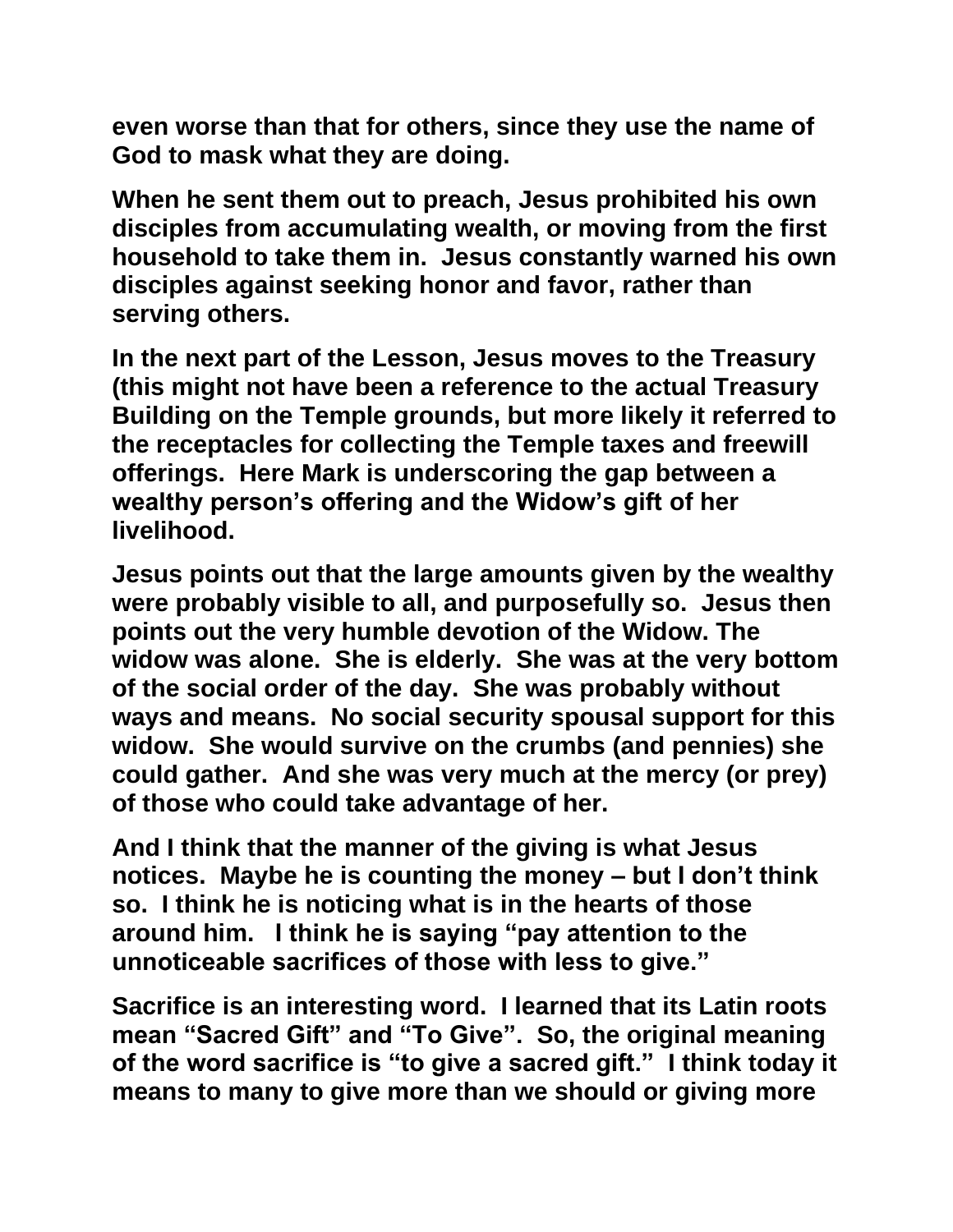**than we can. The word "offering" is today closer perhaps to the original meaning of sacrifice.** 

**There are probably millions of examples of sacrifice that I could point to in modern day that carry the power of these important contributions. (Refer to any of our Armed Forces, Mother Theresa, Sister Mary Lanning and so on). I think that Jesus is noticing the way in which an offering is made, perhaps more than the nature of the offering.**

**My father was many things in his life. One of the most important things he did in addition to Teaching, and later becoming a Probate Judge, was his work as a coach. His lot was a couple of Junior Varsity teams – one of Football and one of Hockey. This is trickier than it might seem. Junior Varsity is not the big leagues after all. It is the minor leagues of High School Sports. Those walking this road are either at the limit of their capabilities or they are passing through on the way to greater accomplishments. Either way it is a bit of a holding tank.**

**As a Junior Varsity coach you have to pick your spots. Some of Dad's players went on to relatively great things. One of his players in particular, ended up being very good – good enough to make it to the real major leagues. This former player was kind enough to tell me a story about my father as a coach.** 

**This guy was a hockey goalie – a very challenging position. He showed a lot of talent and was getting better and better. He had not grown up with the sport, so was learning as he went. He explained that he ended up in goal because he wasn't such a good skater – ironic because you have to be good to make the goalie thing work. The thing is that goalies need special skates (goalie skates) to play well. This player could not afford the goalie skates and was suffering with regular hockey skates – which makes a**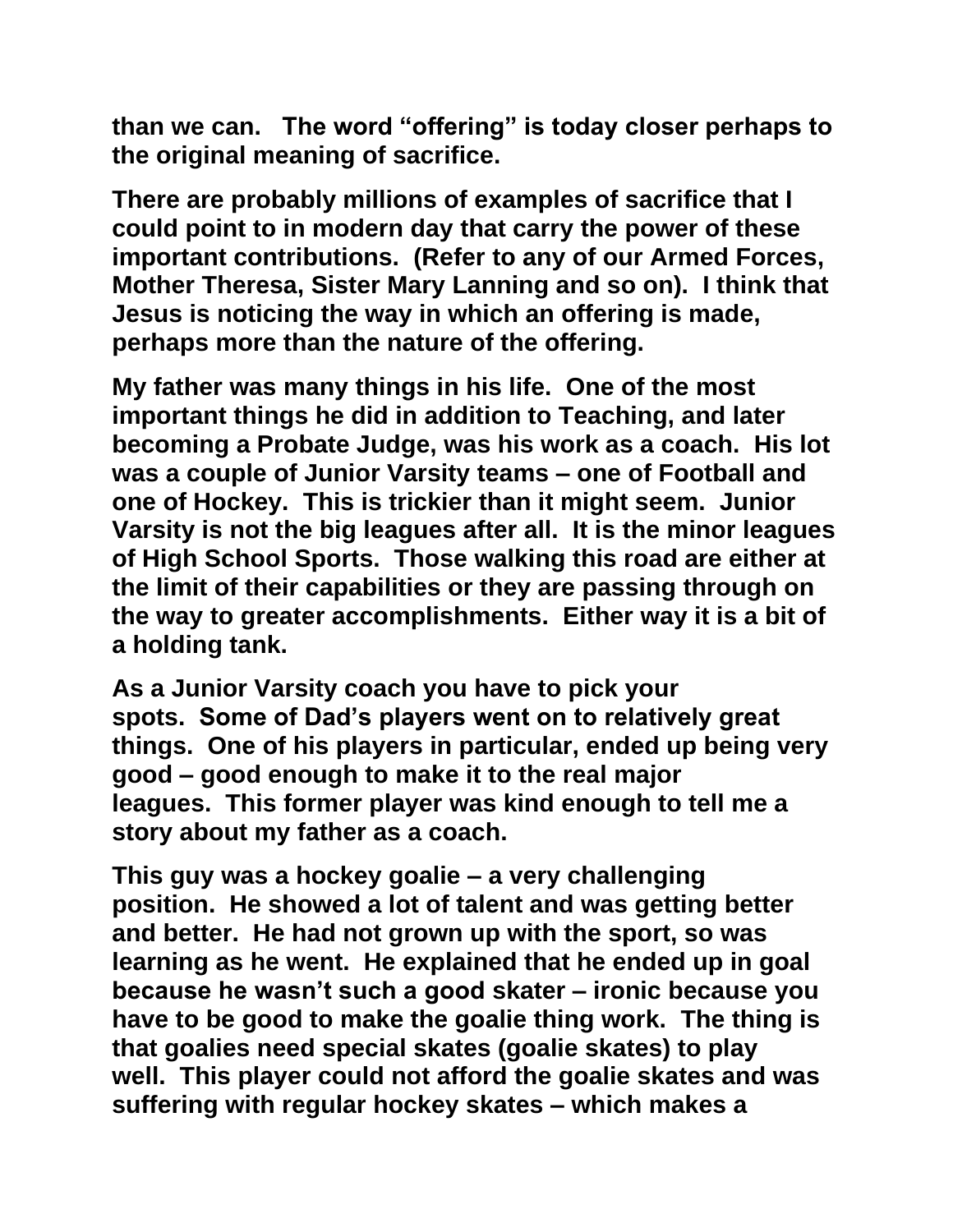**challenging position very much more so – and significantly more painful due to the lack of padding.**

**One day this player arrived at practice to put on his gear. There was a new pair of Goalie Skates waiting for him – right size and all. Nothing was said. He simply told me that to this day is sure that Coach Downes put those skates there for him. I was struck by the story but not surprised. My father did many things – especially not seeking notice or credit. He performed acts of kindness without getting caught. Two coins - two skates.** 

**The man I refer to has gone on to do great things in his life – I know he has returned the kindness many times over. He has been a great help to many students along the way. He also played the highest level of Ice Hockey.** 

**There are many forms of poverty. We all have heard of some magnificent families with great wealth who have had more than their share of tragedy. Tragic indeed is the family that is just unable to share and enjoy their wealth. Nothing is more uplifting though than someone who just loves life as it is "because we didn't know we were poor." (I think that is a Dolly Parton quote).** 

**Today's reading is about finding the Spiritual Wealth (the Widow's wealth) in giving. It is about avoiding the Spiritual Poverty that wealth sometimes invites. The gaps in Spiritual Wealth are contrasted in the story of the Widow and the Scribes. Let us pray for the Spiritual Wealth of our Saint Andrews Family.**

**So getting back to that part of this that is of our Church and money. I was asked last week to say a few words about our Stewardship of this great Church at Bridge &Main. Fresh off our Visioning team effort recently, we spent a good number**